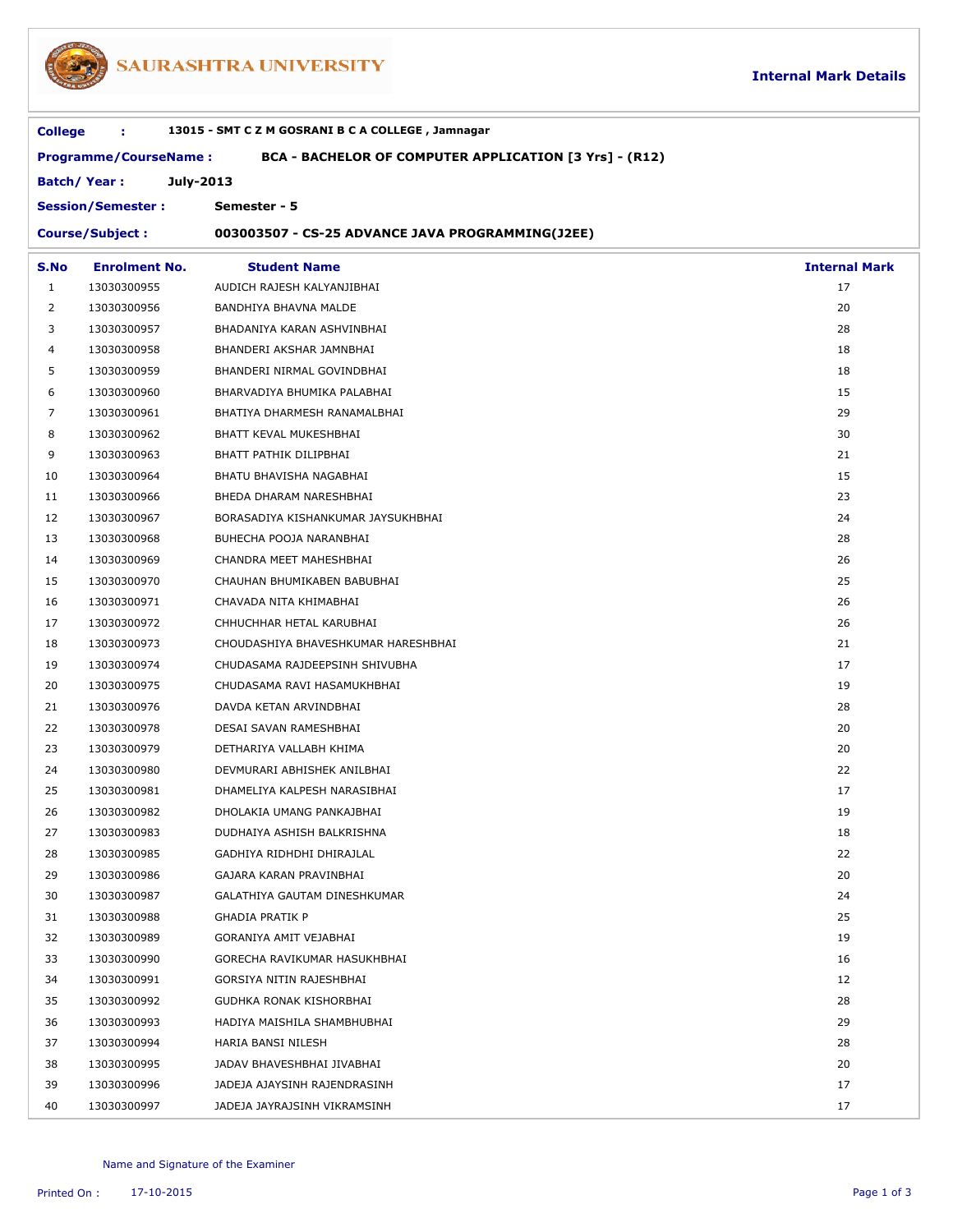| <b>College</b>                                                                         | ÷.                       | 13015 - SMT C Z M GOSRANI B C A COLLEGE, Jamnagar |                      |  |  |  |  |  |
|----------------------------------------------------------------------------------------|--------------------------|---------------------------------------------------|----------------------|--|--|--|--|--|
| <b>Programme/CourseName:</b><br>BCA - BACHELOR OF COMPUTER APPLICATION [3 Yrs] - (R12) |                          |                                                   |                      |  |  |  |  |  |
|                                                                                        | July-2013<br>Batch/Year: |                                                   |                      |  |  |  |  |  |
|                                                                                        | <b>Session/Semester:</b> | Semester - 5                                      |                      |  |  |  |  |  |
| <b>Course/Subject:</b><br>003003507 - CS-25 ADVANCE JAVA PROGRAMMING(J2EE)             |                          |                                                   |                      |  |  |  |  |  |
| S.No                                                                                   | <b>Enrolment No.</b>     | <b>Student Name</b>                               | <b>Internal Mark</b> |  |  |  |  |  |
| 41                                                                                     | 13030300998              | JADEJA MAHAVIRSINH VANRAJSINH                     | 17                   |  |  |  |  |  |
| 42                                                                                     | 13030300999              | JADEJA MAHIPATSINH OGHUBHA                        | 20                   |  |  |  |  |  |
| 43                                                                                     | 13030301000              | JADEJA MAYURSINH JAGDISHSINH                      | 17                   |  |  |  |  |  |
| 44                                                                                     | 13030301001              | JADEJA SHAKTISINH KIRITSINH                       | 21                   |  |  |  |  |  |
| 45                                                                                     | 13030301003              | JANI HARSHITKUMAR NILESHBHAI                      | 6                    |  |  |  |  |  |
| 46                                                                                     | 13030301004              | JETHAVA ASHISH BABUBHAI                           | 20                   |  |  |  |  |  |
| 47                                                                                     | 13030301005              | JHA NIKHIL KUMAR JETENDRA                         | 20                   |  |  |  |  |  |
| 48                                                                                     | 13030301006              | JOSHI KOMAL PRAFULBHAI                            | 24                   |  |  |  |  |  |
| 49                                                                                     | 13030301007              | JOSHI TEJASKUMAR KISHORBHAI                       | 20                   |  |  |  |  |  |
| 50                                                                                     | 13030301012              | KANANI ISHITA JAYSUKHBHAI                         | 30                   |  |  |  |  |  |
| 51                                                                                     | 13030301013              | KANDORIA PARBAT RAMA                              | 20                   |  |  |  |  |  |
| 52                                                                                     | 13030301014              | KASUNDRA MOHIT KARMSHIBHAI                        | 17                   |  |  |  |  |  |
| 53                                                                                     | 13030301015              | KER HARDEEPSINH CHANDUBHA                         | 19                   |  |  |  |  |  |
| 54                                                                                     | 13030301017              | KOTECHA RADHIKA NITINKUMAR                        | 15                   |  |  |  |  |  |
| 55                                                                                     | 13030301019              | LAGARIYA DIVYA BHIMASHIBHAI                       | 15                   |  |  |  |  |  |
| 56                                                                                     | 13030301020              | MAKWANA BHARTI PRAKASHBHAI                        | 24                   |  |  |  |  |  |
| 57                                                                                     | 13030301021              | MANDAVIA PARTH DINESHBHAI                         | 26                   |  |  |  |  |  |
| 58                                                                                     | 13030301022              | MANGI VIVEK KIRANBHAI                             | 6                    |  |  |  |  |  |
| 59                                                                                     | 13030301023              | MANSATTA PAVAN NARANBHAI                          | 15                   |  |  |  |  |  |
| 60                                                                                     | 13030301024              | MANSATTA SAGAR VINODBHAI                          | 15                   |  |  |  |  |  |
| 61                                                                                     | 13030301025              | MANSATTA YASH KIRITBHAI                           | 15                   |  |  |  |  |  |
| 62                                                                                     | 13030301026              | MEHTA NINAD HARSHADBHAI                           | 16                   |  |  |  |  |  |
| 63                                                                                     | 13030301027              | MER KRISHNA JITENDRABHAI                          | 30                   |  |  |  |  |  |
| 64                                                                                     | 13030301028              | MODHWADIA PRITHVI CHHAGANBHAI                     | 19                   |  |  |  |  |  |
| 65                                                                                     | 13030301029              | MOTIYANI VIMAL RAMCHANDRA                         | 15                   |  |  |  |  |  |
| 66                                                                                     | 13030301030              | NADIYAPARA ASHA ARVINDBHAI                        | 12                   |  |  |  |  |  |
| 67                                                                                     | 13030301031              | NANDA JAY VINODBHAI                               | 23                   |  |  |  |  |  |
| 68                                                                                     | 13030301032              | NANDA SAGAR VINODBHAI                             | 15                   |  |  |  |  |  |
| 69                                                                                     | 13030301033              | NARIYA HARDIK MOHANBHAI                           | 21                   |  |  |  |  |  |
| 70                                                                                     | 13030301035              | PADALIYA KISHAN HARESHKUMAR                       | 18                   |  |  |  |  |  |
| 71                                                                                     | 13030301036              | PANSARA MADHAV JAYANTIBHAI                        | 19                   |  |  |  |  |  |
| 72                                                                                     | 13030301037              | PATODIYA RAVI VITTHALBHAI                         | 23                   |  |  |  |  |  |
| 73                                                                                     | 13030301038              | PILLAI S. PRIYADARSHINI SUGUMARAN                 | 22                   |  |  |  |  |  |
| 74                                                                                     | 13030301042              | RAJYAGURU ANKITA PRAVINBHAI                       | 30                   |  |  |  |  |  |
| 75                                                                                     | 13030301043              | RAMANI VISHAL MANSUKHBHAI                         | 22                   |  |  |  |  |  |
| 76                                                                                     | 13030301044              | RANIPA MAYA MANSUKHBHAI                           | 22                   |  |  |  |  |  |
| 77                                                                                     | 13030301045              | SACHDA ASIF FARUKBHAI                             | 19                   |  |  |  |  |  |
| 78                                                                                     | 13030301046              | SANCHANIYA BHAVYA MUKESHBHAI                      | 25                   |  |  |  |  |  |
| 79                                                                                     | 13030301047              | SANGANI AKHIL MANSUKHBHAI                         | 16                   |  |  |  |  |  |
| 80                                                                                     | 13030301048              | SANGANI ANKIT KARSHANBHAI                         | 20                   |  |  |  |  |  |
| 81                                                                                     | 13030301049              | SANGHANI HIRAL DINESHBHAI                         | 24                   |  |  |  |  |  |
| 82                                                                                     | 13030301050              | SANTOKI YASHKUMAR BHARATBHAI                      | 25                   |  |  |  |  |  |
| 83                                                                                     | 13030301051              | SHANGHANI DHAVAL DINESHBHAI                       | 16                   |  |  |  |  |  |
| 84                                                                                     | 13030301052              | SHETH SIDDHARTH NITINBHAI                         | 21                   |  |  |  |  |  |